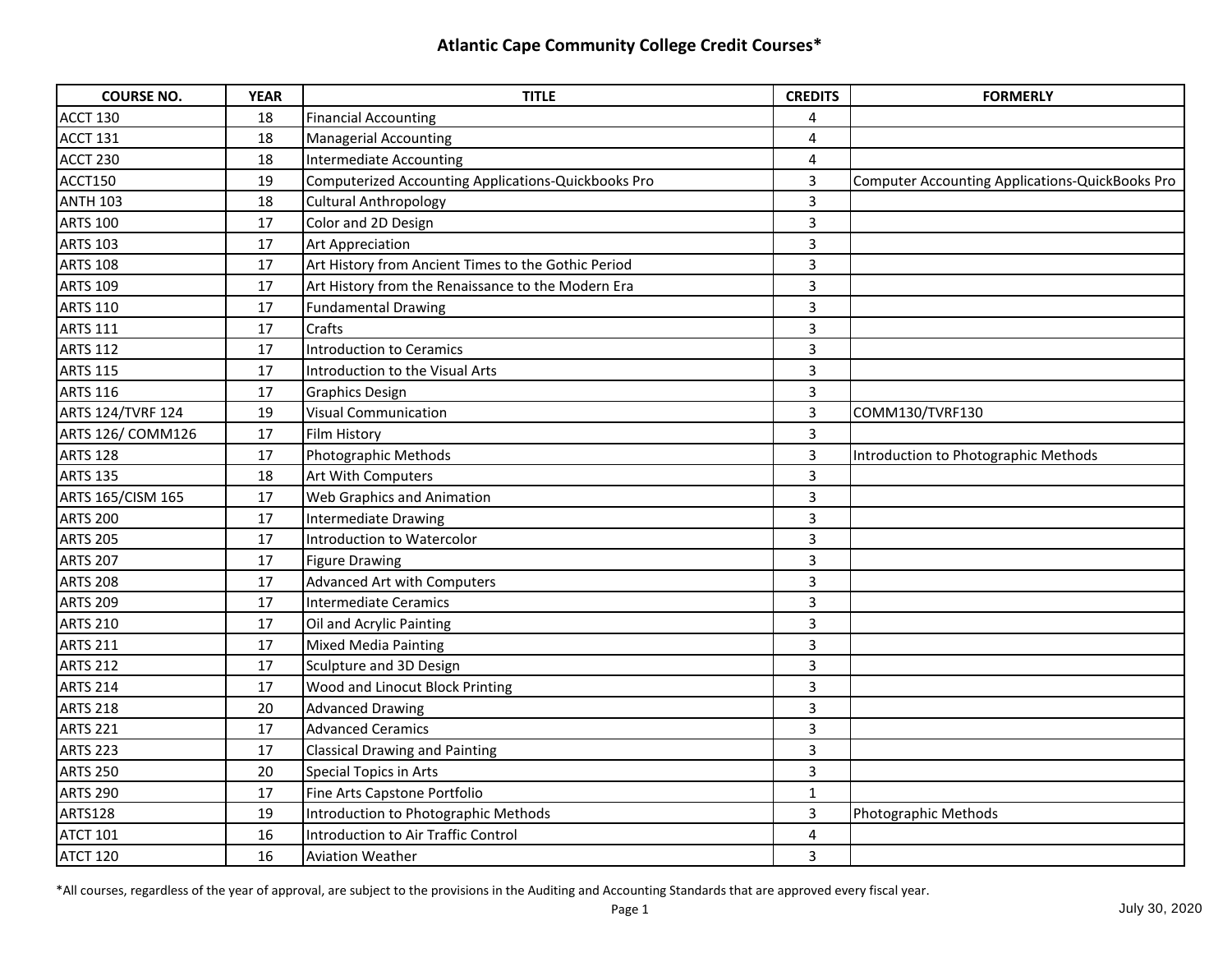| <b>COURSE NO.</b>        | <b>YEAR</b> | <b>TITLE</b>                                         | <b>CREDITS</b>          | <b>FORMERLY</b>                                     |
|--------------------------|-------------|------------------------------------------------------|-------------------------|-----------------------------------------------------|
| <b>ATCT 170</b>          | 16          | <b>ATC Regulations</b>                               | 4                       |                                                     |
| ATCT 220                 | 16          | Control Tower Operations I                           | 6                       |                                                     |
| ATCT 225                 | 16          | Terminal Radar I                                     | 4                       |                                                     |
| ATCT 280                 | 16          | <b>Control Tower Operations II</b>                   | 6                       |                                                     |
| ATCT 285                 | 16          | Terminal Radar II                                    | 4                       |                                                     |
| <b>AVIT 101</b>          | 16          | <b>Experiential Flight</b>                           | $\mathbf{1}$            |                                                     |
| <b>AVIT 103</b>          | 16          | Simulated Flight                                     | $\mathbf{1}$            |                                                     |
| <b>AVIT 107</b>          | 16          | Aeronautical Knowledge Seminar                       | $\mathbf{1}$            |                                                     |
| <b>AVIT 110</b>          | 17          | Aeronautical Knowledge                               | $\overline{3}$          |                                                     |
| <b>AVIT 115</b>          | 18          | National Airspace System                             | $\overline{3}$          |                                                     |
| AVIT <sub>125</sub>      | 16          | <b>Special Topics in Aviation Studies</b>            | 3                       |                                                     |
| AVIT <sub>127</sub>      | 16          | Introduction to Airport Management                   | 3                       |                                                     |
| <b>AVIT 135</b>          | 16          | <b>Introduction to Unmanned Aircraft Systems</b>     | $\overline{\mathbf{3}}$ |                                                     |
| <b>AVIT 140</b>          | 17          | Unmanned Aircraft Systems Operation-Multi-Rotor      | 3                       |                                                     |
| <b>AVIT 145</b>          | 16          | Private Pilot Helicopter                             | 4                       | from 2 credits                                      |
| <b>AVIT 150</b>          | 16          | <b>Flight Attendant Essentials</b>                   | 4                       |                                                     |
| <b>AVIT 200</b>          | 16          | <b>Aeronautical Skills</b>                           | $\mathbf{1}$            |                                                     |
| <b>AVIT 210</b>          | 20          | Private Pilot Airplane                               | $\overline{4}$          | Private Pilot                                       |
| <b>AVIT 220</b>          | 17          | Instrument Pilot Knowledge                           | $\overline{3}$          |                                                     |
| AVIT <sub>225</sub>      | 19          | Mobilizing a Drong-Powered Economy                   | 3                       |                                                     |
| <b>AVIT 235</b>          | 16          | Instrument Pilot Knowledge Seminar                   | $\mathbf 1$             |                                                     |
| <b>AVIT 240</b>          | 20          | Instrument Pilot Airplane                            | $\overline{2}$          | <b>Instrument Pilot</b>                             |
| <b>AVIT 245</b>          | 20          | Professional sUAS Operations                         | 3                       |                                                     |
| <b>AVIT 250</b>          | 19          | Small Unmanned Aircraft Systems Maintenance & Repair | 4                       |                                                     |
| <b>AVIT 255</b>          | 16          | Instrument Pilot Helicopter                          | 4                       |                                                     |
| <b>AVIT 260</b>          | 17          | <b>Commercial Pilot Knowledge</b>                    | 3                       |                                                     |
| <b>AVIT 263/TVRF 263</b> | 17          | <b>Aerial Video Production</b>                       | $\mathbf{1}$            |                                                     |
| <b>AVIT 265</b>          | 16          | Commercial Pilot Helicopter                          | 5                       | from 4 credits                                      |
| <b>AVIT 275</b>          | 16          | Commercial Pilot Knowledge Seminar                   | $\mathbf{1}$            |                                                     |
| <b>AVIT 276</b>          | 16          | Fundamentals of Flight Instruction                   | 3                       |                                                     |
| <b>AVIT 278</b>          | 16          | Airplane Flight Instructor                           | $\mathbf{1}$            |                                                     |
| <b>AVIT 280</b>          | 20          | <b>Commercial Pilot Airplane</b>                     | 4                       | <b>Commercial Pilot</b>                             |
| <b>AVIT 282</b>          | 16          | Helicopter Flight Instructor                         | $\overline{2}$          | from 1 credit                                       |
| <b>AVIT 286</b>          | 17          | Multi-Engine Pilot                                   | $\mathbf{1}$            |                                                     |
| AVIT 288                 | 17          | Commercial Helicopter Add-On                         | 4                       |                                                     |
| AVIT185                  | 19          | Remote Sensing Using Unmanned Aircraft Systems       | 4                       | <b>Remote Sensing Using Unmanned Aerial Systems</b> |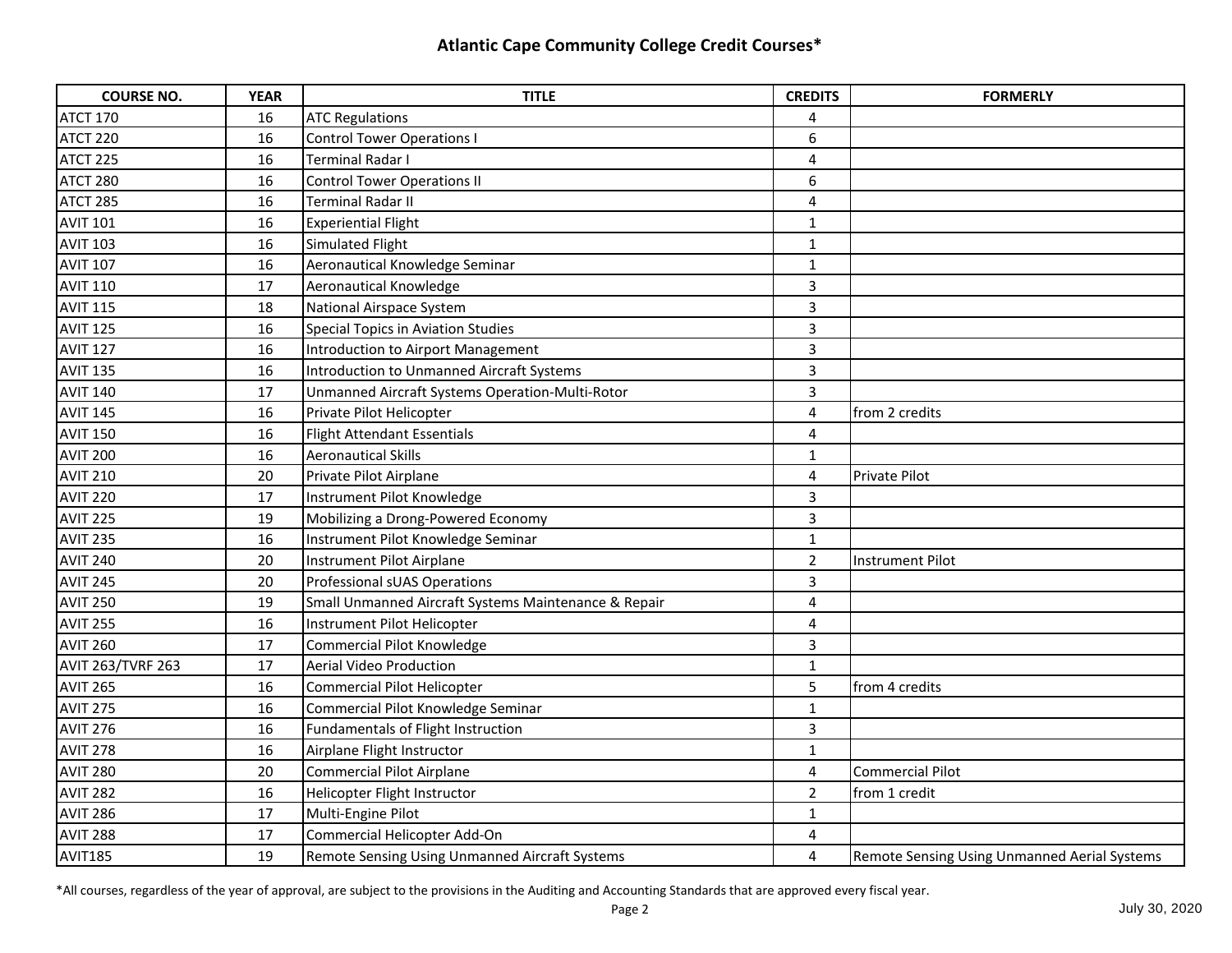| <b>COURSE NO.</b>        | <b>YEAR</b> | <b>TITLE</b>                                      | <b>CREDITS</b>          | <b>FORMERLY</b>          |
|--------------------------|-------------|---------------------------------------------------|-------------------------|--------------------------|
| AVIT290                  | 19          | Unmanned Aircraft Systems Capstone Project        | 1                       |                          |
| <b>BIOL 103</b>          | 16          | Biology of Our World                              | $\overline{\mathbf{4}}$ |                          |
| <b>BIOL 104/PHIL 104</b> | 16          | Bioethics: Realities of the New Millennium        | $\overline{3}$          |                          |
| <b>BIOL 109</b>          | 16          | <b>General Biology I</b>                          | 4                       |                          |
| <b>BIOL 110</b>          | 16          | <b>General Biology II</b>                         | 4                       |                          |
| <b>BIOL 118</b>          | 16          | The Human Body                                    | $\overline{\mathbf{4}}$ |                          |
| <b>BIOL 205</b>          | 16          | Genetics                                          | 4                       |                          |
| BIOL <sub>220</sub>      | 16          | Human Anatomy and Physiology I                    | 4                       | <b>BIOL 120</b>          |
| <b>BIOL 221</b>          | 16          | Human Anatomy and Physiology II                   | 4                       | <b>BIOL 121</b>          |
| <b>BIOL 250</b>          | 16          | Microbiology                                      | 4                       | <b>BIOL 203</b>          |
| <b>BUSN 101</b>          | 18          | <b>Introduction to Business</b>                   | 3                       |                          |
| <b>BUSN 104</b>          | 18          | Entrepreneurship                                  | 3                       |                          |
| <b>BUSN 106</b>          | 18          | <b>Business Ethics</b>                            | 3                       |                          |
| <b>BUSN 202</b>          | 16          | <b>Principals of Marketing</b>                    | 3                       | <b>BUSN 102</b>          |
| <b>BUSN 205/HOSP 205</b> | 18          | Human Resources Management                        | $\overline{3}$          |                          |
| <b>BUSN 210</b>          | 18          | <b>Business Law I</b>                             | 3                       |                          |
| <b>BUSN 211</b>          | 18          | <b>Business Law II</b>                            | $\overline{3}$          |                          |
| <b>BUSN 222</b>          | 16          | Principles of Management                          | $\overline{3}$          | <b>BUSN 120</b>          |
| <b>BUSN 232</b>          | 19          | Theories of Leadership                            | $\overline{3}$          |                          |
| BUSN 247/CISM 247        | 18          | Management Information Systems                    | $\overline{3}$          |                          |
| <b>BUSN 290</b>          | 20          | Practicum in Business Administration              | $\mathbf{1}$            |                          |
| <b>BUSN 295</b>          | 20          | Career Development in Business Administration     | $\overline{2}$          |                          |
| <b>BUSN212</b>           | 19          | <b>Digital Marketing</b>                          | 3                       |                          |
| CDCC 103/EDUC 103        | 17          | Roles of the Early Childhood Professional         | $\overline{2}$          |                          |
| <b>CDCC 104</b>          | 20          | Infant/Toddler Development: Theory & Applications | $\overline{3}$          | from 4 credits           |
| <b>CDCC 105</b>          | 17          | Early Childhood Health, Safety and Special Needs  | 4                       |                          |
| <b>CDCC 106</b>          | 20          | Early Childhood Social/Emotional Guidance         | 3                       | from 4 credits           |
| CDCC 115/EDUC 115        | 17          | Planning the Preschool Curriculum                 | 3                       |                          |
| <b>CDCC 140</b>          | 17          | Early Childhood Directors Course                  | $\overline{4}$          |                          |
| <b>CDCC 250</b>          | 17          | Infant/Toddler Practicum                          | 3                       |                          |
| CDCC 252/EDUC 252        | 17          | Early Childhood Practicum                         | 3                       | <b>CDCC 130/EDUC 130</b> |
| <b>CHEM 100</b>          | 16          | Introduction to College Chemistry                 | 4                       |                          |
| <b>CHEM 110</b>          | 16          | <b>General Chemistry I</b>                        | $\overline{\mathbf{4}}$ |                          |
| <b>CHEM 111</b>          | 16          | General Chemistry II                              | 4                       |                          |
| <b>CHEM 210</b>          | 16          | Organic Chemistry I                               | 4                       |                          |
| <b>CHEM 211</b>          | 16          | <b>Organic Chemistry II</b>                       | 4                       |                          |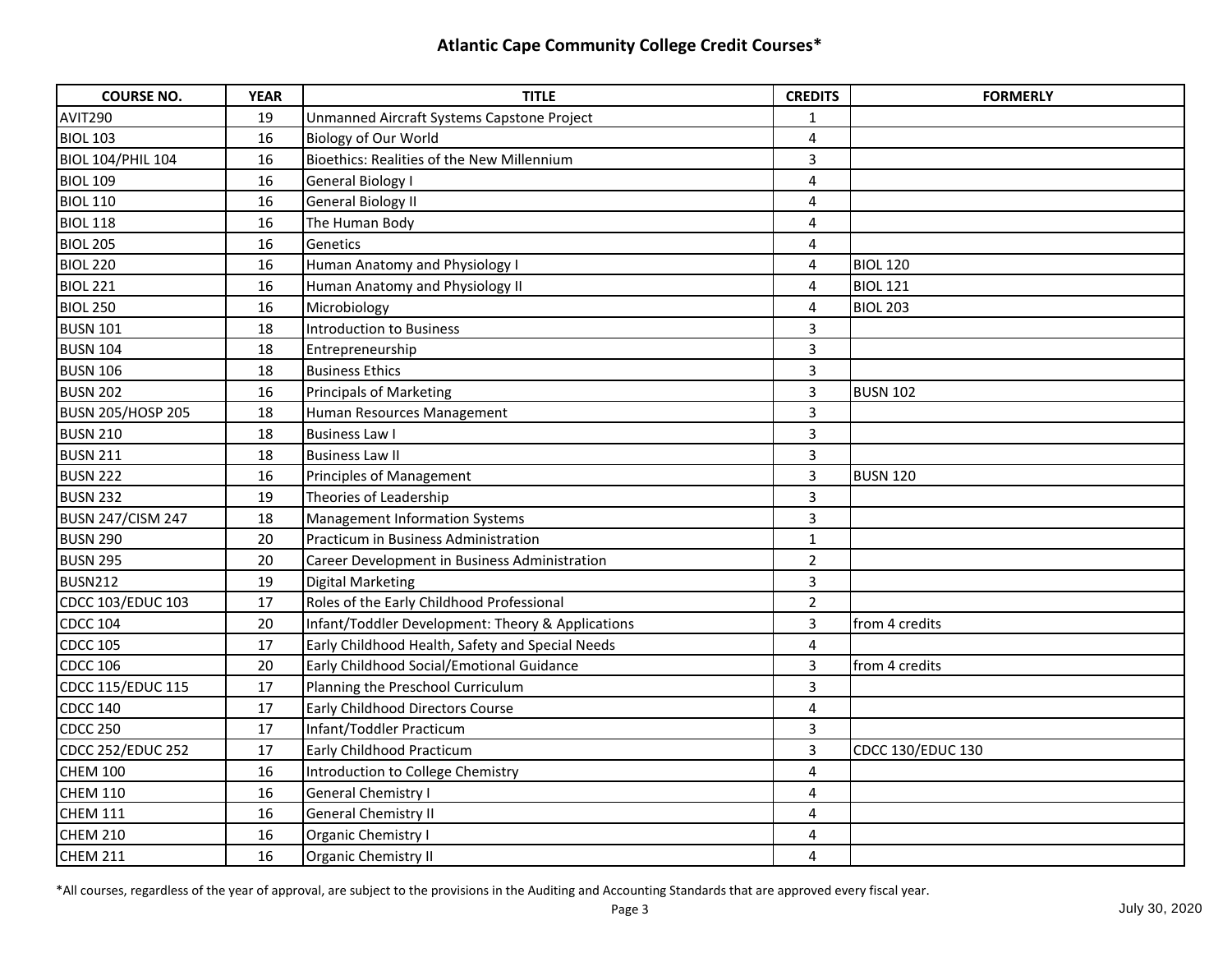| <b>COURSE NO.</b>        | <b>YEAR</b> | <b>TITLE</b>                                          | <b>CREDITS</b>          | <b>FORMERLY</b>                                |
|--------------------------|-------------|-------------------------------------------------------|-------------------------|------------------------------------------------|
| <b>CISM 102</b>          | 16          | Computer Fundamentals - Windows                       | 1                       |                                                |
| <b>CISM 106</b>          | 16          | <b>Internet Research</b>                              | $\mathbf{1}$            |                                                |
| <b>CISM 122/ENVL 122</b> | 18          | <b>Agricultural Technology</b>                        | 3                       |                                                |
| <b>CISM 125</b>          | 16          | Introduction to Computers                             | $\overline{3}$          |                                                |
| <b>CISM 130</b>          | 16          | <b>Using PC Operating Systems</b>                     | 4                       |                                                |
| <b>CISM 132</b>          | 20          | Problem Solving Using Technology                      | 4                       |                                                |
| <b>CISM 135</b>          | 16          | Computer Programming - C++                            | 4                       |                                                |
| <b>CISM 142</b>          | 16          | Help Desk Support                                     | 3                       |                                                |
| <b>CISM 143</b>          | 16          | <b>Introduction to Project Management</b>             | $\overline{\mathbf{3}}$ |                                                |
| <b>CISM 146</b>          | 16          | <b>Computer Networking</b>                            | 4                       |                                                |
| <b>CISM 149</b>          | 16          | Computer Hardware                                     | 4                       |                                                |
| <b>CISM 154</b>          | 16          | Computer Programming - Java                           | 4                       |                                                |
| <b>CISM 159</b>          | 16          | Intermediate Programming - C++                        | $\overline{4}$          |                                                |
| <b>CISM 160</b>          | 16          | Systems Analysis and Design                           | 3                       |                                                |
| <b>CISM 162</b>          | 20          | Microcomputer Applications Using Microsoft Excel      | $\overline{3}$          | Microcomputers Applications Using Spreadsheets |
| <b>CISM 163</b>          | 16          | Web Page Design                                       | 3                       |                                                |
| <b>CISM 164</b>          | 16          | Microcomputer Applications Using Relational Databases | 3                       |                                                |
| CISM 165/ARTS 165        | 16          | Web Graphics and Animation                            | $\overline{3}$          |                                                |
| <b>CISM 167</b>          | 16          | Programming in Oracle SQL                             | $\overline{3}$          |                                                |
| <b>CISM 170</b>          | 16          | Database Design Using Oracle                          | 3                       |                                                |
| <b>CISM 174</b>          | 16          | <b>Computer Programming-Visual Basic</b>              | 4                       |                                                |
| <b>CISM 176</b>          | 16          | <b>Systems Security Methods</b>                       | 4                       |                                                |
| <b>CISM 179</b>          | 16          | <b>Windows Server</b>                                 | $\overline{4}$          |                                                |
| <b>CISM 180</b>          | 16          | Radio Broadcasting                                    | $\overline{3}$          |                                                |
| <b>CISM 185</b>          | 16          | Special Topics in Information Technology              | 3                       |                                                |
| <b>CISM 190</b>          | 16          | Social Media for Business                             | 3                       |                                                |
| <b>CISM 222</b>          | 16          | <b>Issues in Computer Security</b>                    | 3                       |                                                |
| <b>CISM 229</b>          | 16          | <b>Windows Server Administration</b>                  | $\overline{4}$          |                                                |
| CISM 240/CRIM 240        | 17          | <b>Introduction to Computer Forensics</b>             | 4                       | <b>CISM 240</b>                                |
| <b>CISM 244</b>          | 16          | <b>Advanced Project Management</b>                    | 3                       |                                                |
| <b>CISM 247/BUSN 247</b> | 16          | Management Information Systems                        | 3                       |                                                |
| <b>CISM 254</b>          | 16          | Advanced Computer Programming-Java                    | 4                       |                                                |
| <b>CISM 259</b>          | 16          | Advanced Programming - C++                            | 4                       |                                                |
| CISM 262/CRIM 262        | 19          | Mobile Forensics Investigations                       | $\overline{4}$          |                                                |
| <b>CISM 269</b>          | 16          | <b>Advanced Windows Server</b>                        | 4                       |                                                |
| CISM 270                 | 16          | iPhone Programming                                    | 4                       |                                                |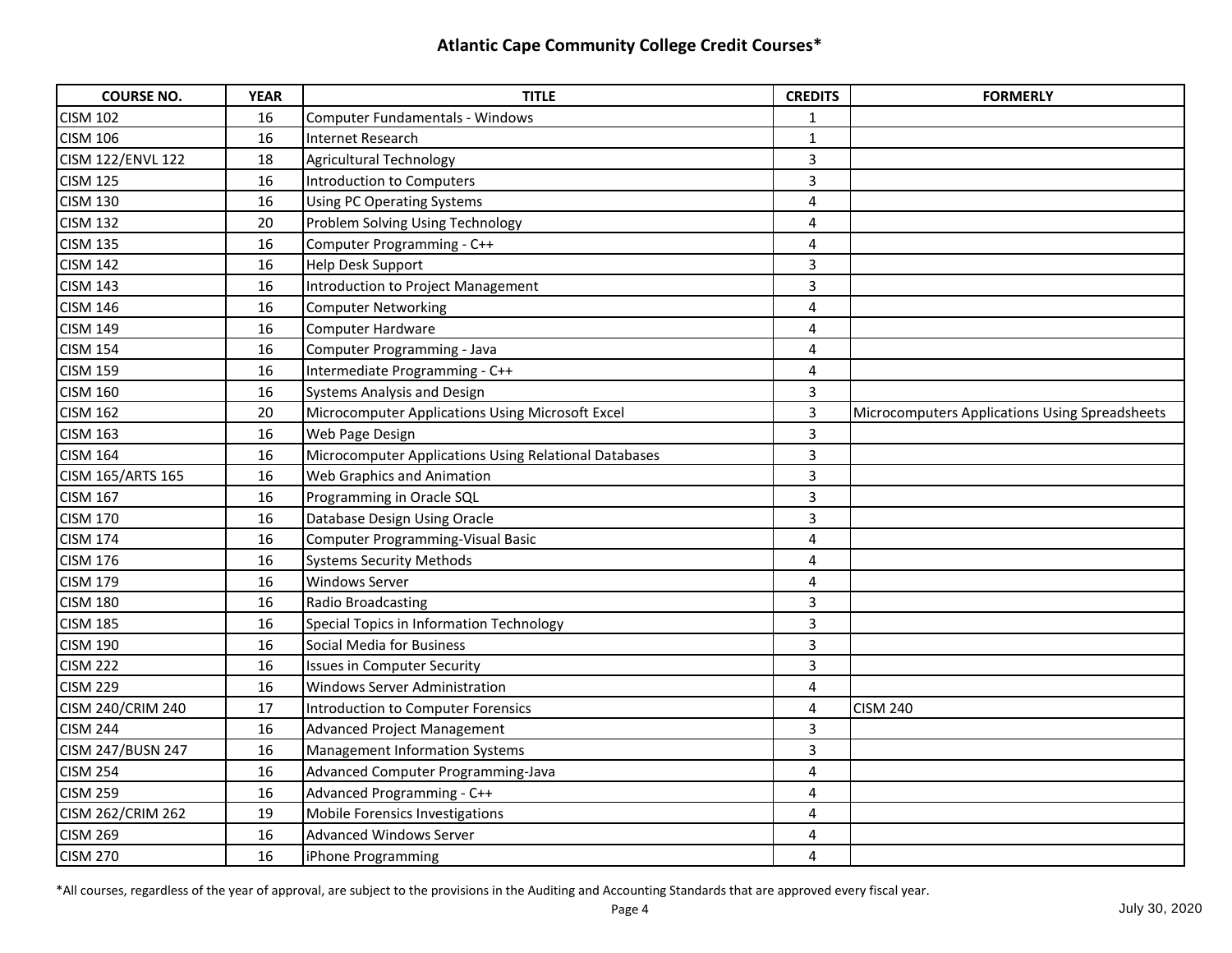| <b>COURSE NO.</b>        | <b>YEAR</b> | <b>TITLE</b>                                 | <b>CREDITS</b>          | <b>FORMERLY</b>                      |
|--------------------------|-------------|----------------------------------------------|-------------------------|--------------------------------------|
| <b>CISM 271</b>          | 16          | Android Programming                          | 4                       |                                      |
| <b>CISM 280</b>          | 16          | Capstone Portfolio                           | $\mathbf{1}$            |                                      |
| <b>CISM 290</b>          | 16          | Instructional Technology for Teachers        | 3                       |                                      |
| <b>CISM 295</b>          | 18          | Information Technology Cooperative Education | $\overline{\mathbf{3}}$ | Internship in Information Technology |
| <b>CISM148</b>           | 19          | Problem Solving Using Scripting              | $\overline{3}$          |                                      |
| <b>COMM 103</b>          | 17          | Introduction to Mass Media                   | $\overline{\mathbf{3}}$ |                                      |
| <b>COMM 104</b>          | 17          | Introduction to Public Relations             | 3                       |                                      |
| <b>COMM 105</b>          | 17          | <b>Television History</b>                    | 3                       |                                      |
| <b>COMM 107</b>          | 17          | Popular Music and Radio History              | $\overline{\mathbf{3}}$ |                                      |
| <b>COMM 110</b>          | 17          | Interpersonal Communication                  | 3                       |                                      |
| <b>COMM 120</b>          | 17          | <b>Public Speaking</b>                       | 3                       |                                      |
| COMM 126/ ARTS 126       | 17          | <b>Film History</b>                          | $\overline{3}$          |                                      |
| <b>COMM 204</b>          | 17          | Organizational Communication                 | $\overline{3}$          |                                      |
| COMM 209/ENGL 209        | 17          | Journalism I                                 | 3                       |                                      |
| COMM 210/ENGL 210        | 17          | <b>Special Topics in News Writing</b>        | 3                       |                                      |
| COMM 211/ENGL 211        | 17          | Journalism II                                | 3                       |                                      |
| <b>COMM 220/ENGL 220</b> | 17          | <b>Creative Writing I</b>                    | 3                       |                                      |
| <b>COMM 221/ENGL 221</b> | 17          | <b>Creative Writing II</b>                   | 3                       |                                      |
| <b>COMM 295</b>          | 18          | <b>Communication Fieldwork</b>               | $\overline{3}$          | <b>Communication Internship</b>      |
| <b>CRIM 101</b>          | 17          | Introduction to Criminal Justice             | $\overline{3}$          |                                      |
| <b>CRIM 102</b>          | 17          | Introduction to Criminology                  | 3                       |                                      |
| <b>CRIM 105</b>          | 17          | Police Operations                            | 3                       |                                      |
| <b>CRIM 106</b>          | 17          | Introduction to Corrections                  | 3                       |                                      |
| <b>CRIM 107</b>          | 17          | Introduction to Cyber Crime                  | 3                       |                                      |
| <b>CRIM 108</b>          | 17          | Introduction to Terrorism                    | 3                       |                                      |
| <b>CRIM 109</b>          | 17          | <b>Ethics in Criminal Justice</b>            | 3                       |                                      |
| <b>CRIM 112</b>          | 20          | Criminalistics                               | 3                       |                                      |
| <b>CRIM 130</b>          | 18          | The Criminal Court System                    | $\overline{3}$          |                                      |
| CRIM 170/GIST 170        | 19          | Concepts in Terrorism & Homeland Security    | 3                       | Concepts in Homeland Security        |
| <b>CRIM 190</b>          | 17          | Special Topics in Criminal Justice           | 3                       |                                      |
| <b>CRIM 201</b>          | 17          | Criminal Law                                 | 3                       |                                      |
| <b>CRIM 202</b>          | 17          | Constitutional Law                           | 3                       |                                      |
| <b>CRIM 203</b>          | 17          | Criminal Investigation                       | 3                       |                                      |
| CRIM 206/SOCL 206        | 17          | Juvenile Justice                             | 3                       |                                      |
| <b>CRIM 210</b>          | 17          | <b>Community-Based Corrections</b>           | 3                       |                                      |
| CRIM 212/LEGL 212        | 17          | <b>Trial Advocacy</b>                        | 3                       |                                      |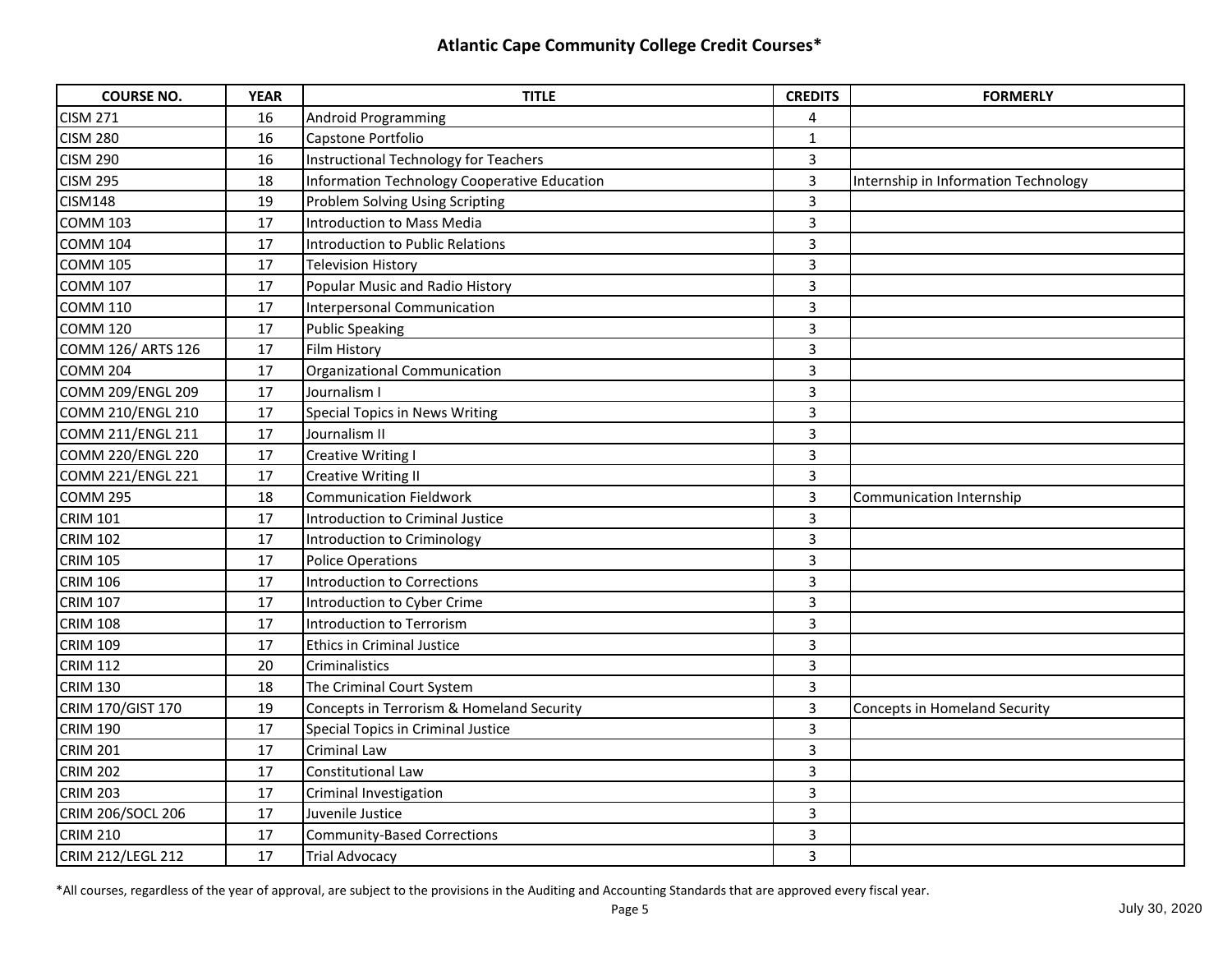| <b>COURSE NO.</b> | <b>YEAR</b> | <b>TITLE</b>                                               | <b>CREDITS</b> | <b>FORMERLY</b>                                 |
|-------------------|-------------|------------------------------------------------------------|----------------|-------------------------------------------------|
| <b>CRIM 214</b>   | 17          | <b>Organized Crime</b>                                     | 3              |                                                 |
| <b>CRIM 216</b>   | 17          | <b>Criminal Justice Report Writing</b>                     | $\overline{3}$ | <b>Criminal Justice Report Procedures</b>       |
| CRIM 240/CISM 240 | 17          | <b>Computer Forensics</b>                                  | $\overline{4}$ | <b>CISM 240</b>                                 |
| <b>CRIM 250</b>   | 17          | Internship in Criminal Justice                             | 4              |                                                 |
| CRIM 262/CISM 262 | 17          | Mobile Forensics Investigations                            | 4              |                                                 |
| <b>CUBP 100</b>   | 18          | Introduction to Culinary, Baking and Pastry                | 3              |                                                 |
| <b>CUBP 101</b>   | 20          | The Science Behind the Ingredients                         | $\overline{2}$ | from 3 credits Baking Theories and Applications |
| <b>CUBP 105</b>   | 18          | <b>Culinary Foundations</b>                                | $\overline{2}$ |                                                 |
| <b>CUBP 110</b>   | 20          | Foundations of the Bakeshop                                | $\overline{2}$ | <b>Fundamentals of Baking</b>                   |
| <b>CUBP 120</b>   | 20          | Introduction to the Art of Pastry                          | $\overline{2}$ | <b>Basic Pastry Preparation</b>                 |
| <b>CUBP 150</b>   | 20          | <b>Plated Desserts</b>                                     | $\overline{2}$ |                                                 |
| <b>CUBP 160</b>   | 20          | <b>Baking for Alternative Tastes</b>                       | $\mathbf{1}$   |                                                 |
| <b>CUBP 210</b>   | 20          | <b>Advanced Baking Techniques</b>                          | $\overline{2}$ | <b>Advanced Baking</b>                          |
| <b>CUBP 211</b>   | 20          | The Art of Bread Making                                    | $\overline{2}$ | Principals of Baking Artisan Breads             |
| <b>CUBP 220</b>   | 18          | <b>Advanced Classical Pastry</b>                           | $\overline{2}$ |                                                 |
| <b>CUBP 221</b>   | 18          | Advanced Decorative Concepts in Pastry Arts                | $\overline{2}$ |                                                 |
| <b>CUBP 222</b>   | 18          | <b>Specialty Cakes</b>                                     | $\overline{2}$ |                                                 |
| <b>CUBP 223</b>   | 18          | Elements of Wedding Cake Design                            | $\overline{2}$ |                                                 |
| <b>CUBP 224</b>   | 18          | Centerpiece Artistry                                       | $\overline{2}$ |                                                 |
| <b>CUBP 225</b>   | 18          | <b>Classical Confections</b>                               | $\overline{2}$ |                                                 |
| <b>CUBP 226</b>   | 18          | <b>International Pastry Preparation</b>                    | $\overline{2}$ |                                                 |
| <b>CUBP 227</b>   | 18          | Retail Bakery Production and Management                    | 3              |                                                 |
| <b>CUBP 240</b>   | 20          | Borders, Piping and Runouts                                | $\mathbf{1}$   |                                                 |
| <b>CUBP 250</b>   | 20          | Artistry in Chocolate                                      | $\mathbf{1}$   |                                                 |
| <b>CULA 134</b>   | 18          | Kitchen Operations                                         | 3              | from 4 credits                                  |
| <b>CULA 140</b>   | 20          | Operating the Successful Kitchen                           | $\overline{2}$ |                                                 |
| <b>CULN 101</b>   | 20          | Introduction to the Culinary Profession                    | $\overline{2}$ | from 3 credits Introduction to Culinary Arts    |
| <b>CULN 105</b>   | 18          | <b>Applied Culinary Skills I</b>                           | $\overline{2}$ |                                                 |
| <b>CULN 106</b>   | 18          | <b>Applied Culinary Skills II</b>                          | $\overline{2}$ |                                                 |
| <b>CULN 107</b>   | 18          | <b>Introduction to Diversified Cuisines</b>                | $\overline{2}$ |                                                 |
| <b>CULN 108</b>   | 20          | Introduction to Sensory Evaluation & the Cold Food Kitchen | $\overline{2}$ |                                                 |
| <b>CULN 109</b>   | 18          | <b>Introduction to Garde Manger</b>                        | $\overline{2}$ |                                                 |
| <b>CULN 117</b>   | 18          | Fundamentals of Dining Room Service                        | 3              |                                                 |
| <b>CULN 125</b>   | 20          | Kitchen Foundations: Stocks, Soups & Sauces                | $\overline{2}$ |                                                 |
| <b>CULN 130</b>   | 20          | Vegetables, Starches and Grains                            | $\overline{2}$ |                                                 |
| CULN 134          | 20          | <b>Breakfast Cookery</b>                                   | $\mathbf{1}$   |                                                 |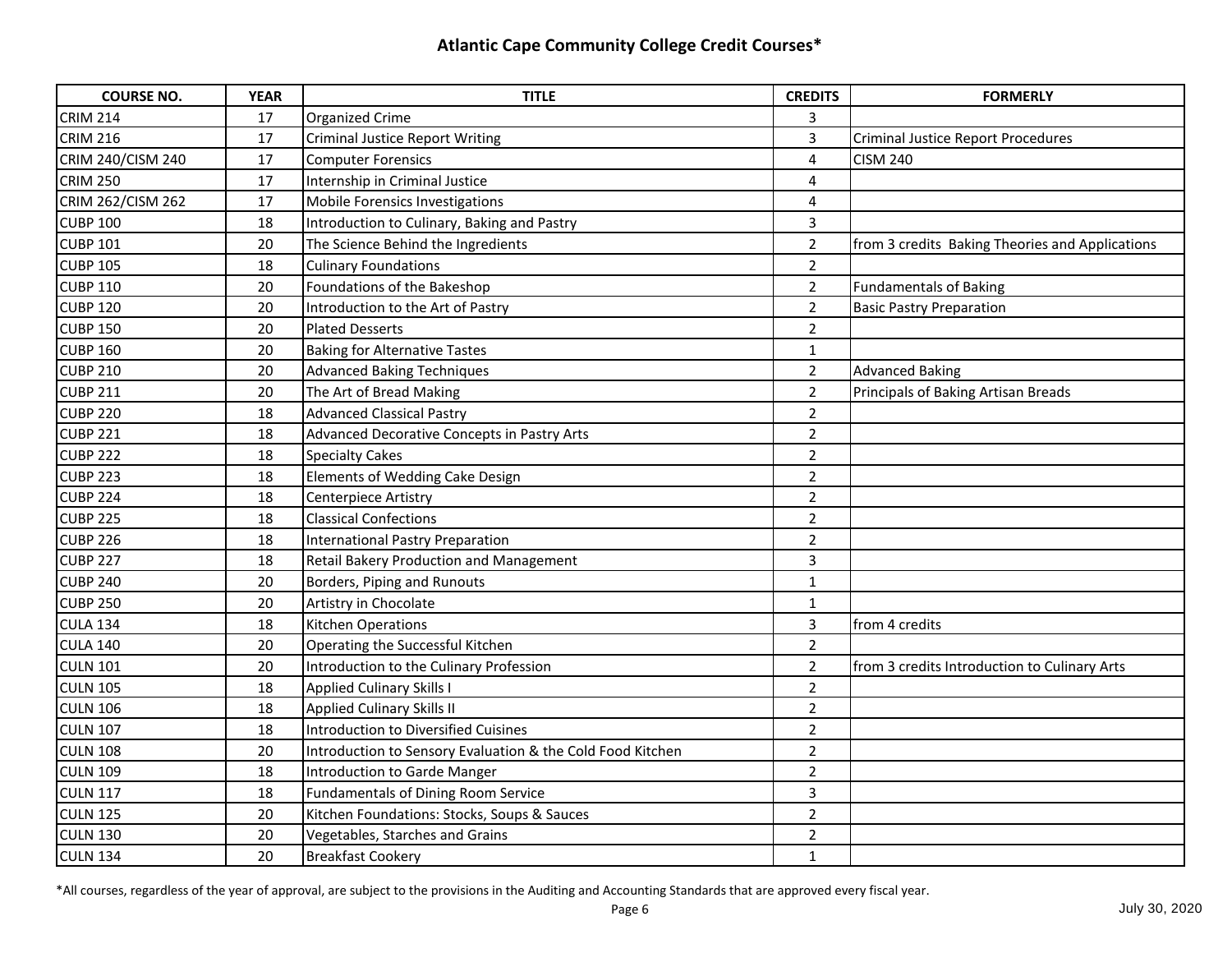| <b>COURSE NO.</b> | <b>YEAR</b> | <b>TITLE</b>                                            | <b>CREDITS</b> | <b>FORMERLY</b>                    |
|-------------------|-------------|---------------------------------------------------------|----------------|------------------------------------|
| <b>CULN 135</b>   | 18          | <b>Culinary Special Topics</b>                          | 1              |                                    |
| <b>CULN 140</b>   | 20          | Culinary Math and the Successful Chef                   | $\mathbf{1}$   |                                    |
| <b>CULN 158</b>   | 20          | <b>Cooperative Education I</b>                          | $\mathbf{1}$   |                                    |
| <b>CULN 165</b>   | 20          | <b>Meat Cookery</b>                                     | $\overline{2}$ |                                    |
| <b>CULN 170</b>   | 20          | Poultry and Seafood Cookery                             | $\overline{2}$ |                                    |
| <b>CULN 175</b>   | 20          | Nutrition for Culinary Professionals                    | $\overline{2}$ |                                    |
| <b>CULN 188</b>   | 20          | Cooperative Education II                                | $\mathbf{1}$   |                                    |
| <b>CULN 200</b>   | 16          | <b>Applied Culinary Nutrition</b>                       | 3              |                                    |
| <b>CULN 204</b>   | 17          | <b>Restaurant Production/Catering</b>                   | $\overline{3}$ | <b>Buffet Service/Catering</b>     |
| <b>CULN 207</b>   | 18          | Advanced Hot Food Preparation                           | $\overline{2}$ |                                    |
| <b>CULN 209</b>   | 18          | <b>Advanced Garde Manger</b>                            | $\overline{2}$ |                                    |
| <b>CULN 217</b>   | 18          | Applied Dining Room Operations/Principles of Management | 3              |                                    |
| <b>CULN 220</b>   | 18          | International Food Preparation                          | $\overline{2}$ |                                    |
| <b>CULN 221</b>   | 18          | Italian Regional Cuisine                                | $\overline{2}$ |                                    |
| <b>CULN 222</b>   | 18          | Charcuterie                                             | $\overline{2}$ |                                    |
| <b>CULN 223</b>   | 18          | <b>Applied Restaurant Production</b>                    | 3              |                                    |
| <b>CULN 224</b>   | 18          | Introduction to Culinary Competitions                   | $\overline{2}$ |                                    |
| <b>CULN 225</b>   | 20          | <b>Plant-Based Diets</b>                                | $\mathbf{1}$   |                                    |
| <b>CULN 226</b>   | 20          | The Art of Charcuterie                                  | $\overline{2}$ |                                    |
| <b>CULN 230</b>   | 20          | <b>Contemporary Culinary Concepts</b>                   | $\mathbf{1}$   |                                    |
| <b>CULN 232</b>   | 20          | <b>Advanced Dining Room</b>                             | $\overline{2}$ |                                    |
| <b>CULN 235</b>   | 20          | A la Carte Restaurant Production                        | $\overline{2}$ |                                    |
| <b>CULN 240</b>   | 20          | Street Foods of the World                               | $\mathbf{1}$   |                                    |
| <b>CULN 245</b>   | 20          | The Entrepreneurial Chef                                | $\mathbf{1}$   |                                    |
| <b>CULN 248</b>   | 20          | <b>Cooperative Education III</b>                        | $\mathbf{1}$   |                                    |
| <b>CULN 288</b>   | 20          | <b>Cooperative Education IV</b>                         | $\mathbf{1}$   |                                    |
| <b>DANC 170</b>   | 17          | Introduction to Dance                                   | $\overline{3}$ |                                    |
| <b>DANC 171</b>   | 17          | Modern Dance I                                          | $\overline{2}$ |                                    |
| <b>DANC 172</b>   | 17          | Modern Dance II                                         | $\overline{2}$ |                                    |
| <b>DANC 173</b>   | 17          | Jazz Dance I                                            | $\overline{2}$ |                                    |
| <b>DANC 174</b>   | 17          | Jazz Dance II                                           | $\overline{2}$ |                                    |
| <b>DANC 271</b>   | 17          | <b>Ballet I</b>                                         | $\overline{2}$ |                                    |
| <b>DANC 272</b>   | 17          | <b>Ballet II</b>                                        | $\overline{2}$ |                                    |
| <b>DEVA 110</b>   | 17          | Introduction to Career Development                      | $\overline{2}$ |                                    |
| <b>DEVA 155</b>   | 17          | <b>Student Success Seminar</b>                          | $\overline{2}$ |                                    |
| <b>DEVS 111</b>   | 18          | <b>College Skills</b>                                   | $\overline{3}$ | Introduction to Career Development |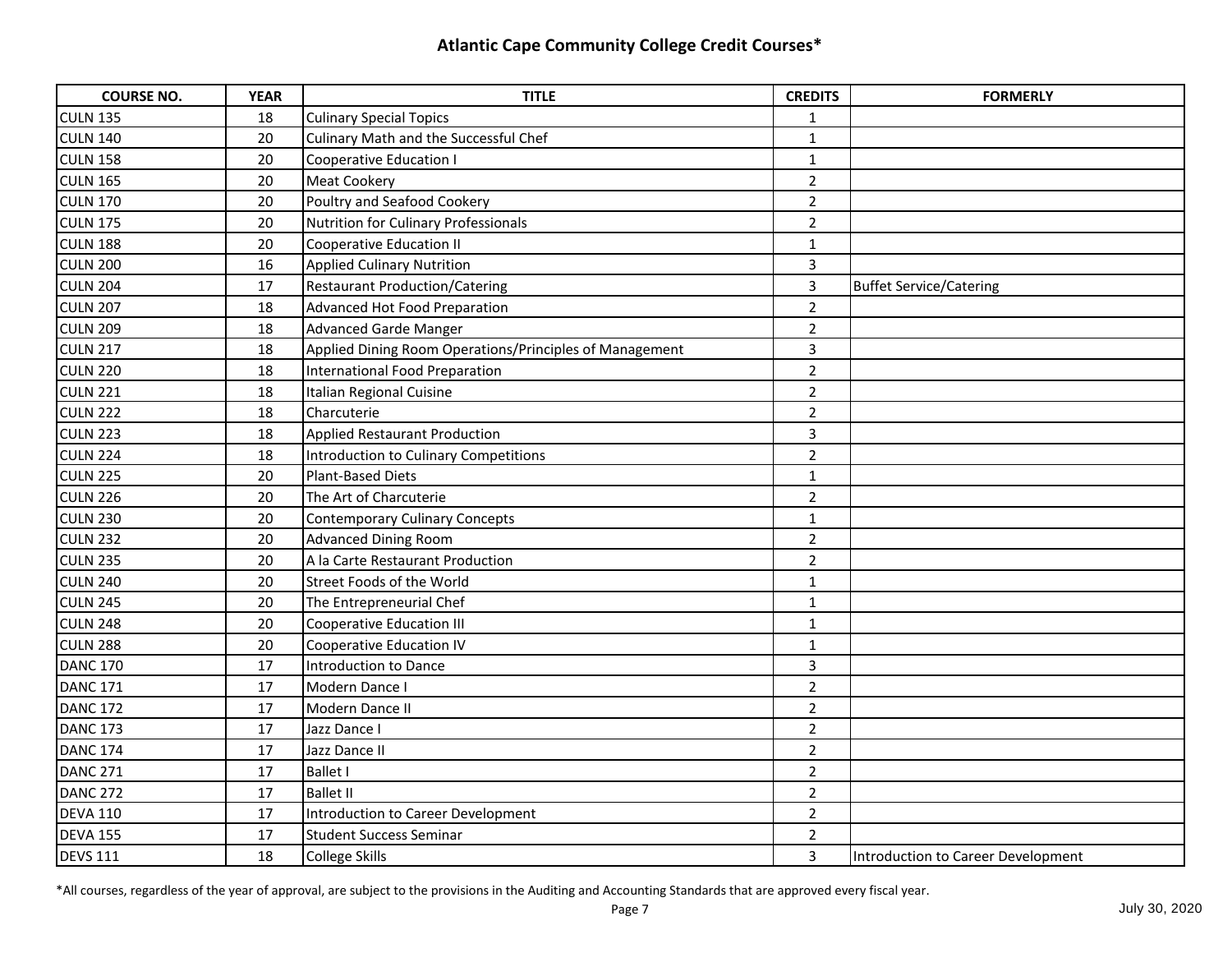| <b>COURSE NO.</b>         | <b>YEAR</b> | <b>TITLE</b>                                 | <b>CREDITS</b>          | <b>FORMERLY</b>            |
|---------------------------|-------------|----------------------------------------------|-------------------------|----------------------------|
| <b>ECON 110</b>           | 17          | Macroeconomics                               | 3                       |                            |
| <b>ECON 210</b>           | 17          | Microeconomics                               | 3                       | <b>ECON 111</b>            |
| <b>EDUC 101</b>           | 17          | Historical Foundations of American Education | 3                       |                            |
| <b>EDUC 103/CDCC 103</b>  | 17          | Roles of the Early Childhood Professional    | $\overline{2}$          |                            |
| <b>EDUC 105</b>           | 17          | Orientation to Substitute Teaching           | $\mathbf{1}$            |                            |
| <b>EDUC 110/ PSYC 110</b> | 17          | Child Development: Theory and Practice       | 4                       | CDCC 110/EDUC 110/PSYC 110 |
| <b>EDUC 115/ CDCC 115</b> | 17          | Planning the Preschool Curriculum            | 3                       |                            |
| EDUC 213/PSYC 213         | 17          | <b>Educational Psychology</b>                | 3                       |                            |
| <b>EDUC 220</b>           | 17          | Field Placement in Educational Psychology    | $\mathbf{1}$            |                            |
| <b>EDUC 226/PSYC 226</b>  | 17          | Psychology of Exceptionality                 | 3                       |                            |
| <b>EDUC 252/CDCC 252</b>  | 17          | Early Childhood Practicum                    | 3                       | <b>CDCC 130/EDUC 130</b>   |
| <b>ENGL 070</b>           | 17          | Reading/Writing I                            | $\overline{\mathbf{4}}$ |                            |
| <b>ENGL 080</b>           | 18          | Reading/Writing II                           | $\overline{3}$          |                            |
| <b>ENGL 099</b>           | 17          | Accelerated Learning Program Support         | 3                       |                            |
| <b>ENGL 101</b>           | 17          | Composition I                                | 3                       |                            |
| <b>ENGL 102</b>           | 17          | Composition II                               | 3                       |                            |
| <b>ENGL 104</b>           | 17          | Introduction to Literature                   | 3                       |                            |
| <b>ENGL 201</b>           | 17          | <b>World Literature</b>                      | 3                       |                            |
| <b>ENGL 202</b>           | 17          | Race and Ethnicity in Literature             | 3                       |                            |
| <b>ENGL 203</b>           | 17          | British Literature I                         | $\overline{3}$          |                            |
| <b>ENGL 204</b>           | 17          | British Literature II                        | 3                       |                            |
| <b>ENGL 205</b>           | 17          | Nineteenth Century American Literature       | 3                       |                            |
| <b>ENGL 206</b>           | 17          | Twentieth Century American Literature        | 3                       |                            |
| ENGL 209/COMM 209         | 17          | Journalism I                                 | 3                       |                            |
| ENGL 210/COMM 210         | 17          | <b>Special Topics in News Writing</b>        | 3                       |                            |
| <b>ENGL 211/COMM 211</b>  | 17          | Journalism II                                | 3                       |                            |
| <b>ENGL 212</b>           | 17          | Significant Themes in Literature             | 3                       |                            |
| <b>ENGL 213</b>           | 17          | Western Literature I                         | 3                       |                            |
| <b>ENGL 214</b>           | 18          | Western Literature II                        | 3                       | Humanities                 |
| <b>ENGL 215</b>           | 17          | 20th Century African-American Literature     | 3                       |                            |
| <b>ENGL 216</b>           | 17          | Shakespeare                                  | 3                       |                            |
| <b>ENGL 218</b>           | 17          | Literature for Children                      | 3                       |                            |
| <b>ENGL 220/COMM 220</b>  | 17          | <b>Creative Writing I</b>                    | 3                       |                            |
| <b>ENGL 221/COMM 221</b>  | 17          | <b>Creative Writing II</b>                   | 3                       |                            |
| <b>ENGL 223</b>           | 17          | Poetry Workshop                              | 3                       |                            |
| ENGL 224                  | 17          | <b>Environmental Literature</b>              | 3                       |                            |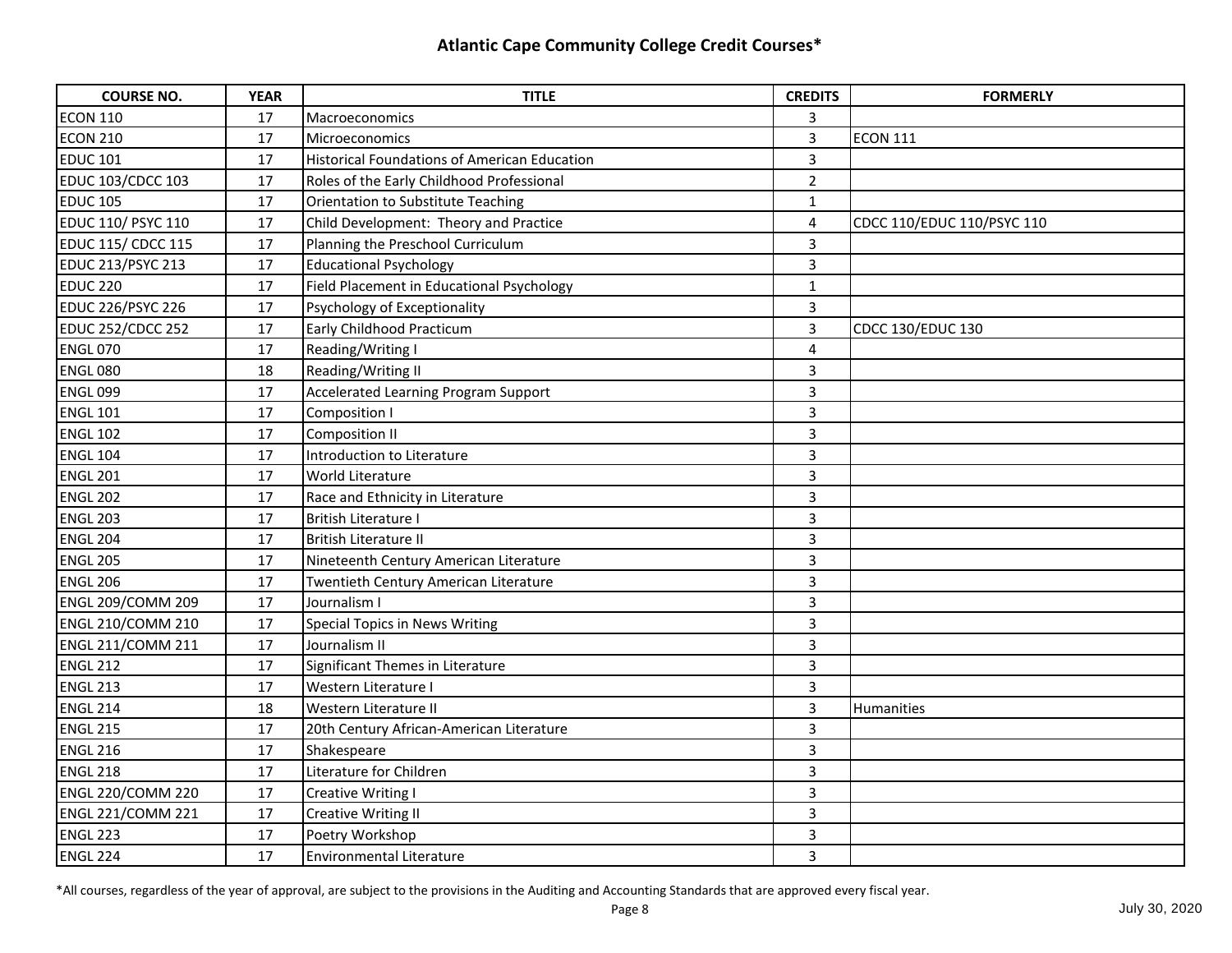| <b>COURSE NO.</b> | <b>YEAR</b> | <b>TITLE</b>                                           | <b>CREDITS</b>          | <b>FORMERLY</b>                      |
|-------------------|-------------|--------------------------------------------------------|-------------------------|--------------------------------------|
| <b>ENGL 230</b>   | 17          | <b>Technical Writing</b>                               | 3                       |                                      |
| <b>ENGR 101</b>   | 16          | Introduction to Engineering                            | $\overline{3}$          |                                      |
| <b>ENGR 200</b>   | 16          | <b>Engineering Design</b>                              | $\overline{3}$          |                                      |
| <b>ENGR 201</b>   | 16          | <b>Statics</b>                                         | $\overline{3}$          |                                      |
| <b>ENGR 202</b>   | 16          | <b>Mechanics of Materials</b>                          | 3                       | Solid Mechanics                      |
| <b>ENGR 203</b>   | 17          | <b>Computing for Engineers</b>                         | 4                       |                                      |
| <b>ENGR 204</b>   | 16          | <b>Dynamics</b>                                        | 3                       |                                      |
| <b>ENGR125</b>    | 19          | Introduction to Electronics                            | $\overline{\mathbf{4}}$ |                                      |
| <b>ENVL 200</b>   | 16          | <b>Environmental Science</b>                           | $\overline{\mathbf{4}}$ |                                      |
| <b>ENVL 205</b>   | 16          | Ecology                                                | $\overline{4}$          |                                      |
| <b>ENVL 221</b>   | 16          | Physical Geography                                     | $\overline{4}$          |                                      |
| ENVL122/CISM122   | 19          | <b>Agricultural Technology</b>                         | 3                       |                                      |
| <b>ESCI 100</b>   | 16          | Earth Science                                          | 4                       |                                      |
| <b>ESLN 060</b>   | 17          | <b>Elementary ESL I</b>                                | 6                       |                                      |
| <b>ESLN 062</b>   | 17          | <b>Elementary ESL II</b>                               | 6                       |                                      |
| <b>ESLN 070</b>   | 17          | Intermediate ESL I                                     | 6                       |                                      |
| <b>ESLN 071</b>   | 17          | Fundamentals of Pronunciation                          | $\overline{\mathbf{3}}$ |                                      |
| <b>ESLN 072</b>   | 17          | Intermediate ESL II                                    | 6                       |                                      |
| <b>ESLN 074</b>   | 17          | Reading and Vocabulary                                 | $\overline{3}$          |                                      |
| <b>ESLN 075</b>   | 17          | Fundamental English Grammar                            | 3                       |                                      |
| <b>ESLN 080</b>   | 17          | <b>ESL Academic Foundations</b>                        | 12                      |                                      |
| <b>ESLN 090</b>   | 17          | <b>Advanced ESL I</b>                                  | 6                       |                                      |
| <b>ESLN 091</b>   | 17          | Special Topics in American Culture                     | 3                       |                                      |
| <b>ESLN 092</b>   | 17          | <b>Advanced ESL II</b>                                 | 6                       |                                      |
| <b>ESLN 093</b>   | 17          | Advanced ESL: Listening and Speaking Skills            | 4                       | Advanced ESL: Listening and Speaking |
| <b>ESLN 094</b>   | 17          | Advanced ESL: Grammar                                  | 3                       |                                      |
| <b>ESLN 095</b>   | 17          | American History and Citizenship                       | $\overline{3}$          |                                      |
| <b>ESLN 096</b>   | 17          | Advanced ESL: Listening and Speaking for the Workplace | 3                       |                                      |
| <b>ESLN 099</b>   | 17          | Strategies for the American Classroom                  | 3                       |                                      |
| <b>ESLN 100</b>   | 17          | <b>Academic Reading and Writing</b>                    | 6                       |                                      |
| <b>FIRS 101</b>   | 20          | Introduction to Firefighting                           | 3                       |                                      |
| <b>FIRS 102</b>   | 20          | Introduction to Fire Protection                        | 3                       |                                      |
| <b>FIRS 103</b>   | 20          | Fire Prevention/Fire Inspector I                       | 3                       |                                      |
| <b>FIRS 201</b>   | 20          | <b>Firefighting Strategy and Tactics</b>               | 3                       |                                      |
| <b>FREN 111</b>   | 17          | <b>Elementary French I</b>                             | 3                       |                                      |
| <b>FREN 112</b>   | 17          | <b>Elementary French II</b>                            | 3                       |                                      |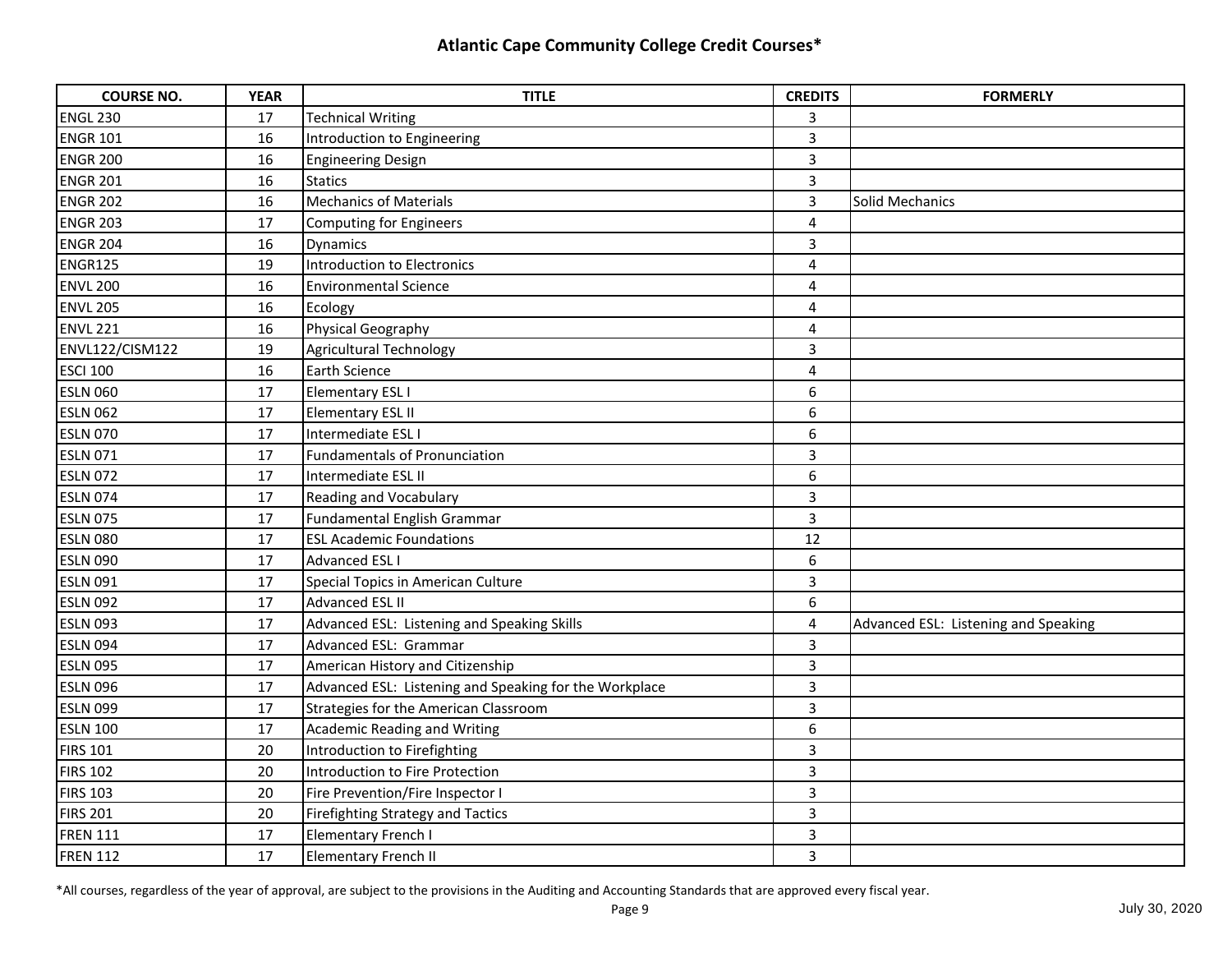| <b>COURSE NO.</b> | <b>YEAR</b> | <b>TITLE</b>                                   | <b>CREDITS</b>          | <b>FORMERLY</b> |
|-------------------|-------------|------------------------------------------------|-------------------------|-----------------|
| <b>GEOG 102</b>   | 17          | Introduction to Cultural Geography             | 3                       |                 |
| <b>GEOG 110</b>   | 17          | World Geography                                | $\overline{3}$          |                 |
| <b>GEOG 201</b>   | 17          | Urban Geography                                | $\overline{3}$          |                 |
| <b>GIST 101</b>   | 16          | Introduction to Geographic Information Systems | 4                       |                 |
| <b>GIST 150</b>   | 16          | <b>Geospatial Data Collection</b>              | $\overline{4}$          |                 |
| GIST 170/CRIM 170 | 16          | <b>Concepts in Homeland Security</b>           | 3                       |                 |
| GIST 170/CRIM 170 | 19          | Concepts in Terrorism & Homeland Security      | 3                       |                 |
| <b>GIST 201</b>   | 16          | Digital Mapmaking                              | 4                       |                 |
| <b>GOVT 101</b>   | 17          | Introduction to Government and Politics        | 3                       |                 |
| <b>GOVT 110</b>   | 17          | American National Government                   | 3                       |                 |
| HESC108           | 19          | <b>Fundatmentals of Nutrition</b>              | $\overline{\mathbf{3}}$ | ALHT108         |
| <b>HESC110</b>    | 19          | Comprehensive Medical Terminology              | $\overline{3}$          | <b>ALHT110</b>  |
| <b>HIST 101</b>   | 17          | Heritage of the Western World I                | $\overline{3}$          |                 |
| <b>HIST 102</b>   | 17          | Heritage of the Western World II               | 3                       |                 |
| <b>HIST 103</b>   | 17          | U.S. History I                                 | 3                       |                 |
| <b>HIST 104</b>   | 17          | U.S. History II                                | 3                       |                 |
| <b>HIST 117</b>   | 17          | The Holocaust and Genocide                     | 3                       |                 |
| <b>HIST 135</b>   | 17          | Selected Topics in History                     | $\overline{\mathbf{3}}$ |                 |
| <b>HITT 102</b>   | 20          | Introduction to Health Information             | $\overline{3}$          |                 |
| <b>HITT 132</b>   | 20          | <b>Basic Pharmacology</b>                      | $\overline{3}$          |                 |
| <b>HOSP 100</b>   | 18          | Orientation to Hospitality and Tourism         | 3                       |                 |
| <b>HOSP 132</b>   | 18          | <b>Food Service Sanitation</b>                 | $\mathbf{1}$            |                 |
| <b>HOSP 134</b>   | 16          | <b>Restaurant Operations</b>                   | $\overline{3}$          | from 4 credits  |
| <b>HOSP 135</b>   | 18          | <b>Food Fundamentals</b>                       | 3                       |                 |
| <b>HOSP 200</b>   | 18          | <b>Hotel Operations</b>                        | 4                       |                 |
| HOSP 205/BUSN 205 | 18          | Human Resources Management                     | 3                       |                 |
| <b>HOSP 215</b>   | 18          | Beverage Operations: Wine, Beer and Spirits    | 3                       |                 |
| <b>HOSP 225</b>   | 18          | <b>Hospitality Law</b>                         | 3                       |                 |
| <b>HOSP 250</b>   | 18          | Catering and Events Planning                   | 3                       |                 |
| <b>HOSP 265</b>   | 16          | <b>Hospitality Sales and Marketing</b>         | 3                       | <b>HOSP 150</b> |
| <b>HOSP 295</b>   | 18          | Internship in Hospitality Management           | 4                       |                 |
| <b>HOSP 299</b>   | 18          | Seminar in Hospitality Management              | 3                       |                 |
| <b>HPED 117</b>   | 18          | Archery I                                      | 1                       |                 |
| <b>HPED 118</b>   | 18          | Archery II                                     | $\mathbf{1}$            |                 |
| <b>HPED 150</b>   | 18          | <b>Concepts of Physical Fitness</b>            | $\mathbf{1}$            |                 |
| <b>HSRV 115</b>   | 17          | Introduction to Social Work and Human Services | 3                       |                 |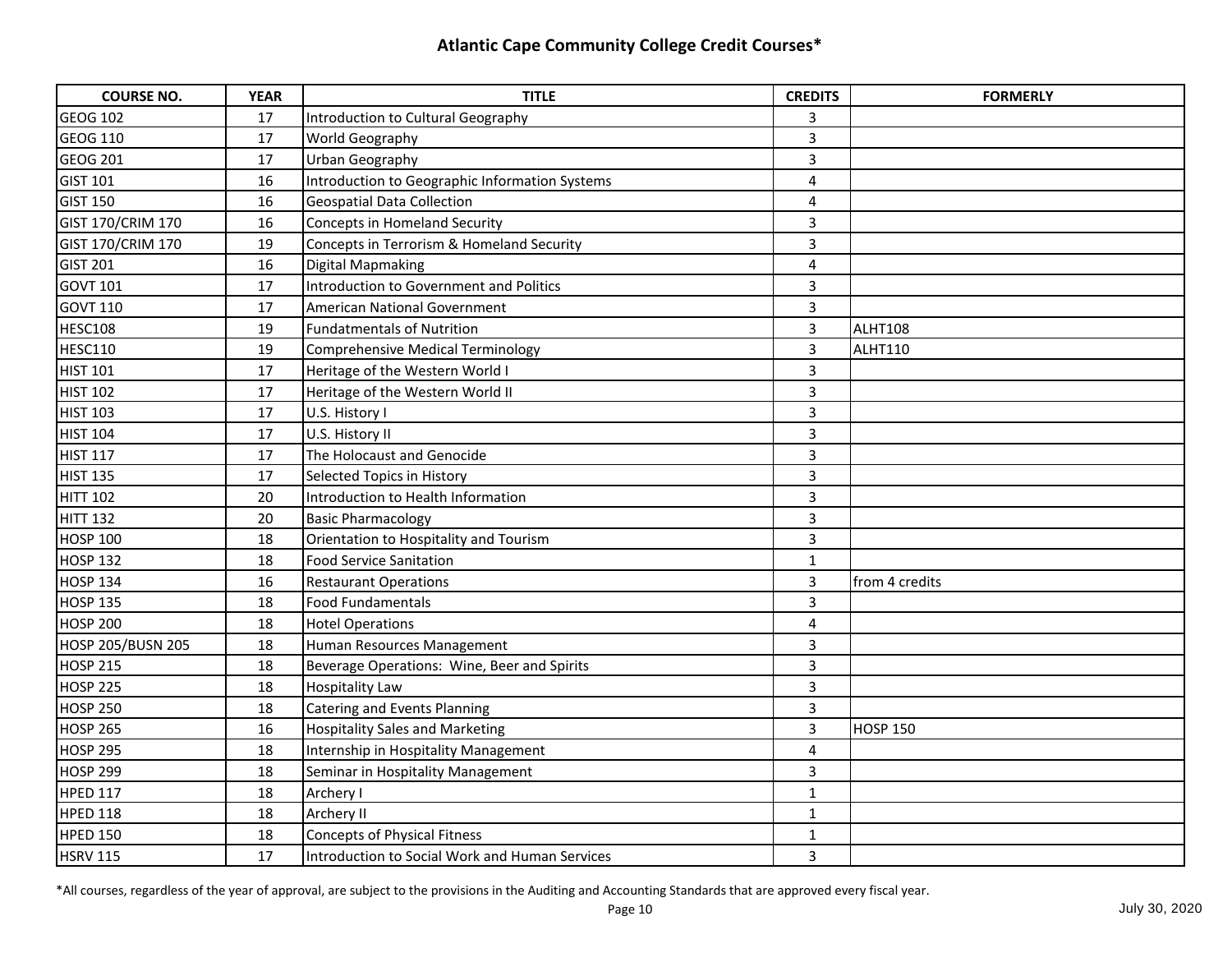| <b>COURSE NO.</b>        | <b>YEAR</b> | <b>TITLE</b>                                | <b>CREDITS</b>          | <b>FORMERLY</b>                              |
|--------------------------|-------------|---------------------------------------------|-------------------------|----------------------------------------------|
| <b>HSRV 116</b>          | 17          | Social Agency Skills and Processes          | 3                       |                                              |
| <b>HSRV 141</b>          | 17          | Assessment Skills in Addictions Counseling  | $\overline{3}$          |                                              |
| <b>HSRV 142</b>          | 17          | Counseling Skills in Addiction Counseling   | $\overline{3}$          |                                              |
| <b>HSRV 143</b>          | 17          | Case Management with Addicted Populations   | $\overline{3}$          |                                              |
| <b>HSRV 144</b>          | 17          | Client Education with Addicted Populations  | 3                       |                                              |
| <b>HSRV 145</b>          | 17          | Professional Issues in Addicted Populations | $\overline{3}$          | Professional Issues in Addictions Counseling |
| <b>HSRV 215</b>          | 17          | Internship in Human Services                | 4                       | Fieldwork in Human Services                  |
| <b>HUMT 201</b>          | 17          | Introduction to Humanities I                | 3                       |                                              |
| <b>HUMT 202</b>          | 17          | Introduction to Humanities II               | $\overline{\mathbf{3}}$ |                                              |
| <b>ITAL 111</b>          | 17          | Elementary Italian I                        | $\overline{3}$          |                                              |
| <b>ITAL 112</b>          | 17          | Elementary Italian II                       | $\overline{3}$          |                                              |
| <b>LEGL 110</b>          | 18          | Introduction to Law and Litigation          | 3                       |                                              |
| <b>LEGL 140</b>          | 18          | Legal Research and Writing                  | 4                       |                                              |
| <b>LEGL 145</b>          | 18          | Law Office Management                       | $\mathbf{1}$            |                                              |
| <b>LEGL 200</b>          | 17          | <b>Bankruptcy Law and Practice</b>          | $\mathbf{1}$            | from 3 credits                               |
| <b>LEGL 212/CRIM 212</b> | 18          | <b>Trial Advocacy</b>                       | 3                       |                                              |
| <b>LEGL 246</b>          | 18          | <b>Litigation Assistant Procedures</b>      | $\overline{\mathbf{3}}$ |                                              |
| <b>LEGL 248</b>          | 18          | <b>Family Law</b>                           | $\overline{3}$          |                                              |
| <b>LEGL 249</b>          | 18          | Wills and Estates                           | $\overline{3}$          |                                              |
| <b>LEGL 250</b>          | 18          | Torts/Personal Injury Litigation            | 3                       |                                              |
| <b>LEGL 251</b>          | 18          | <b>Real Estate Transactions</b>             | 3                       |                                              |
| <b>LEGL 280</b>          | 17          | Internship in Paralegal Studies             | 4                       | from 3 credits Cooperative Education         |
| <b>MATH 073</b>          | 18          | Introduction to Algebra I - Prealgebra      | 4                       |                                              |
| <b>MATH 074</b>          | 18          | Introduction to Algebra II                  | 4                       |                                              |
| <b>MATH 099</b>          | 17          | <b>Accelerated Elementary Algebra</b>       | 4                       |                                              |
| <b>MATH 121</b>          | 18          | <b>Applications of Mathematics</b>          | $\overline{4}$          | <b>GEN ED COURSE Mathematics</b>             |
| <b>MATH 122</b>          | 18          | College Algebra                             | 4                       | <b>GEN ED COURSE Mathematics</b>             |
| <b>MATH 150</b>          | 18          | Precalculus                                 | 4                       | <b>GEN ED COURSE Mathematics</b>             |
| <b>MATH 152</b>          | 18          | Linear Algebra                              | 4                       | <b>GEN ED COURSE Mathematics</b>             |
| <b>MATH 153</b>          | 18          | <b>Discrete Mathematics</b>                 | 4                       |                                              |
| <b>MATH 155</b>          | 17          | Calculus I                                  | 4                       | from 5 credits                               |
| <b>MATH 156</b>          | 17          | Calculus II                                 | 4                       | from 5 credits                               |
| <b>MATH 220</b>          | 18          | <b>Statistical Methods</b>                  | 4                       | <b>GEN ED COURSE Mathematics</b>             |
| <b>MATH 255</b>          | 17          | Calculus III                                | $\overline{4}$          | from 5 credits                               |
| <b>MATH 256</b>          | 18          | <b>Differential Equations</b>               | 4                       |                                              |
| MUSC 100                 | 17          | <b>Music Appreciation</b>                   | 3                       |                                              |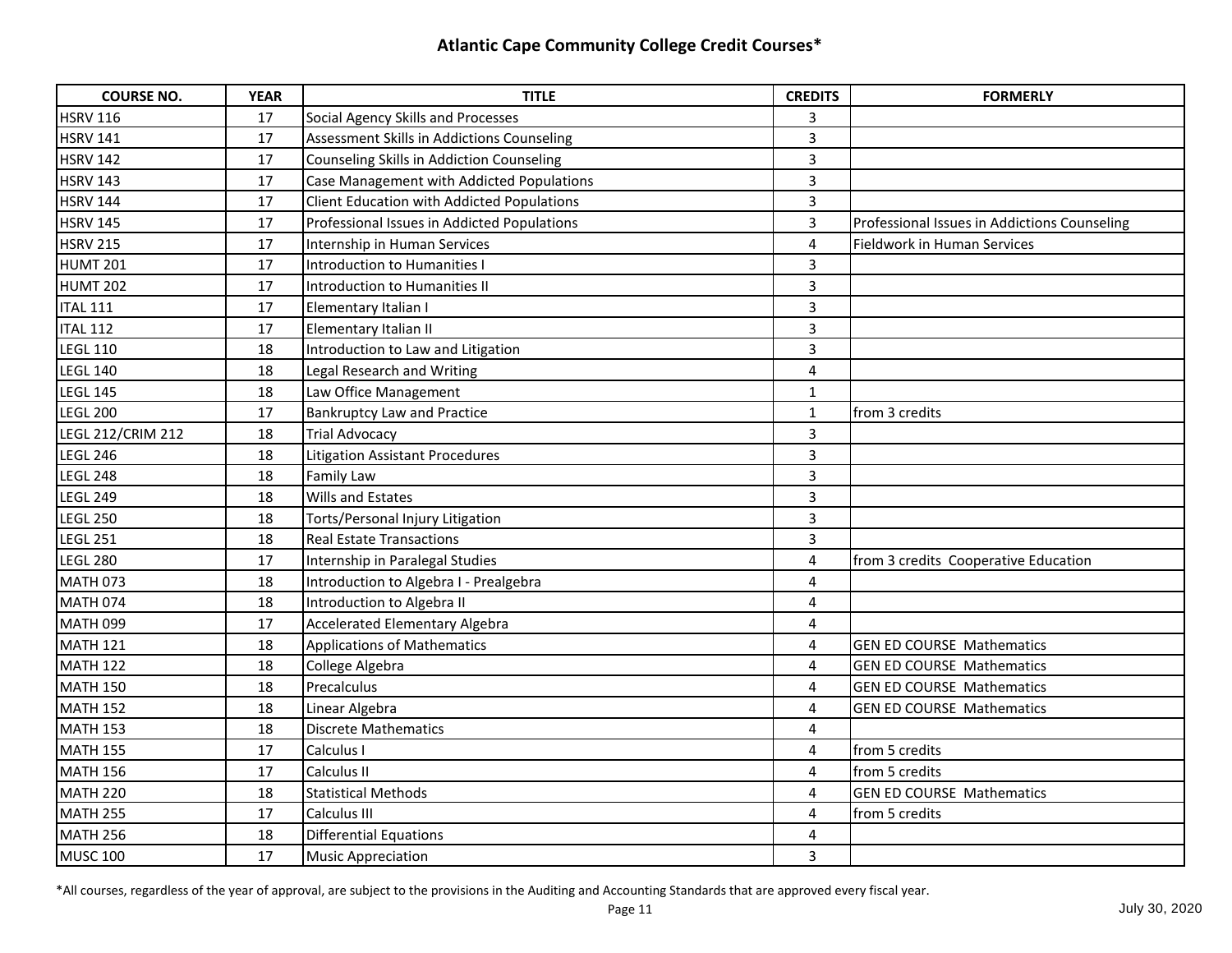| <b>COURSE NO.</b>        | <b>YEAR</b> | <b>TITLE</b>                                    | <b>CREDITS</b>          | <b>FORMERLY</b>       |
|--------------------------|-------------|-------------------------------------------------|-------------------------|-----------------------|
| <b>NURS 109</b>          | 18          | LPN Transition Course                           | 1                       |                       |
| <b>NURS 110</b>          | 18          | <b>Nursing I</b>                                | 8                       |                       |
| <b>NURS 112</b>          | 18          | <b>Nursing II</b>                               | 8                       |                       |
| <b>NURS 200</b>          | 18          | <b>Nursing III</b>                              | 9                       |                       |
| <b>NURS 204</b>          | 18          | <b>Nursing Management</b>                       | $\mathbf{1}$            |                       |
| <b>NURS 206</b>          | 18          | <b>Nursing IV</b>                               | 9                       |                       |
| <b>NURS 208</b>          | 18          | <b>Nursing Trends and Issues</b>                | $\mathbf{1}$            |                       |
| <b>OSTM 101</b>          | 16          | Keyboarding                                     | $\mathbf{1}$            |                       |
| <b>OSTM 110</b>          | 16          | Keyboarding and Document Production I           | 3                       |                       |
| <b>OSTM 125</b>          | 16          | Notetaking                                      | $\overline{2}$          |                       |
| <b>OSTM 126</b>          | 16          | <b>Office Automation</b>                        | 3                       |                       |
| <b>OSTM 141</b>          | 16          | Word Processing I                               | 3                       |                       |
| <b>OSTM 142</b>          | 16          | Word Processing II                              | 3                       |                       |
| <b>OSTM 160</b>          | 16          | <b>Computer Applications for Small Business</b> | 3                       |                       |
| <b>OSTM 210</b>          | 16          | <b>Keyboarding and Document Production II</b>   | 3                       |                       |
| <b>OSTM 230</b>          | 16          | Administrative Office Procedures                | 3                       |                       |
| <b>OSTM 261</b>          | 16          | Records and Information Management              | $\overline{\mathbf{3}}$ |                       |
| <b>OSTM 262</b>          | 16          | <b>Business Presentations Using Multimedia</b>  | $\overline{\mathbf{3}}$ |                       |
| <b>OSTM 263</b>          | 16          | <b>Publishing for Business</b>                  | 3                       |                       |
| <b>OSTM 280</b>          | 18          | <b>OST Cooperative Education</b>                | $\overline{2}$          | Cooperative Education |
| <b>PHIL 101</b>          | 17          | Introduction to Logic                           | 3                       |                       |
| <b>PHIL 102</b>          | 17          | Introduction to Philosophy                      | 3                       |                       |
| PHIL 104/BIOL 104        | 17          | Bioethics: Realities of the New Millennium      | 3                       |                       |
| <b>PHIL 105</b>          | 17          | World Myths and Legends                         | 3                       |                       |
| <b>PHIL 106</b>          | 17          | Introduction to Social and Political Philosophy | $\overline{3}$          |                       |
| <b>PHIL 110</b>          | 17          | Introduction to Ethics                          | 3                       |                       |
| PHIL 111/RELG 111        | 18          | World Systems of Ethics                         | $\overline{3}$          | Introduction to Logic |
| <b>PHIL 115</b>          | 17          | Philosophy in Literature                        | 3                       |                       |
| <b>PHYS 100</b>          | 16          | <b>Conceptual Physics</b>                       | 4                       |                       |
| <b>PHYS 102</b>          | 16          | <b>Fundamentals of Astronomy</b>                | 4                       |                       |
| <b>PHYS 125</b>          | 16          | College Physics I                               | 4                       |                       |
| <b>PHYS 126</b>          | 16          | College Physics II                              | 4                       |                       |
| <b>PHYS 225</b>          | 16          | <b>General Physics I</b>                        | 4                       |                       |
| <b>PHYS 226</b>          | 16          | <b>General Physics II</b>                       | 4                       |                       |
| <b>PSYC 101</b>          | 17          | General Psychology                              | 3                       |                       |
| <b>PSYC 110/EDUC 110</b> | 17          | Child Development: Theory and Practice          | 4                       |                       |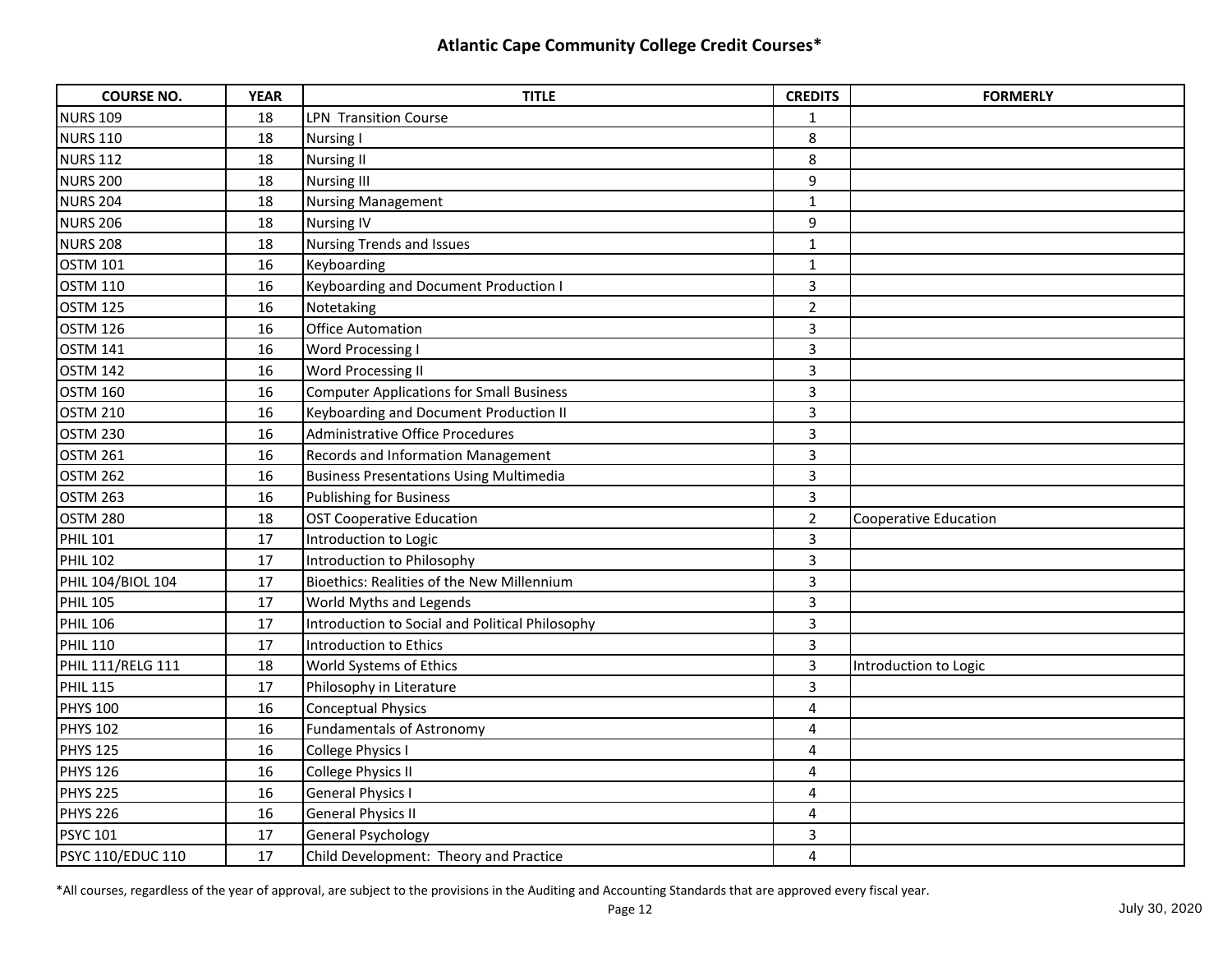| <b>COURSE NO.</b>        | <b>YEAR</b> | <b>TITLE</b>                                    | <b>CREDITS</b> | <b>FORMERLY</b>                          |
|--------------------------|-------------|-------------------------------------------------|----------------|------------------------------------------|
| <b>PSYC 135</b>          | 17          | Child Psychology                                | 3              |                                          |
| <b>PSYC 140</b>          | 17          | Principles of Guidance for Parents and Teachers | 3              |                                          |
| PSYC 204/SOCL 204        | 17          | Social Psychology                               | $\overline{3}$ |                                          |
| PSYC 207/SOCL 207        | 17          | Introduction to Gerontology                     | $\overline{3}$ |                                          |
| <b>PSYC 212</b>          | 17          | Personality and Adjustment                      | $\overline{3}$ |                                          |
| <b>PSYC 213/EDUC 213</b> | 17          | <b>Educational Psychology</b>                   | 3              |                                          |
| <b>PSYC 214</b>          | 17          | <b>Abnormal Psychology</b>                      | 3              |                                          |
| <b>PSYC 225</b>          | 17          | Human Development                               | 3              |                                          |
| <b>PSYC 226/EDUC 226</b> | 17          | Psychology of Exceptionality                    | $\overline{3}$ |                                          |
| <b>PSYC 230</b>          | 17          | Psychology of Adulthood                         | $\overline{3}$ |                                          |
| <b>RADX 101</b>          | 16          | Patient Care in Radiologic Sciences I           | $\overline{2}$ |                                          |
| <b>RADX 102</b>          | 16          | Radiographic Procedures I                       | 3              |                                          |
| <b>RADX 103</b>          | 16          | Principles of Imaging I                         | $\overline{2}$ |                                          |
| <b>RADX 104</b>          | 16          | Clinical Radiography I                          | $\overline{a}$ |                                          |
| <b>RADX 105</b>          | 16          | Radiographic Procedures II                      | 3              |                                          |
| <b>RADX 106</b>          | 16          | Principles of Imaging II                        | $\overline{2}$ |                                          |
| <b>RADX 107</b>          | 16          | Patient Care in Radiologic Sciences II          | $\overline{2}$ |                                          |
| <b>RADX 108</b>          | 16          | Radiologic Physics                              | $\overline{2}$ |                                          |
| <b>RADX 109</b>          | 16          | Clinical Radiography II                         | $\overline{2}$ |                                          |
| <b>RADX 201</b>          | 16          | <b>Clinical Radiography III</b>                 | 3              |                                          |
| <b>RADX 202</b>          | 16          | Radiographic Procedures III                     | $\overline{2}$ |                                          |
| <b>RADX 203</b>          | 18          | Principles of Imaging III                       | $\overline{2}$ | Digital Imaging                          |
| <b>RADX 204</b>          | 19          | Radiation Biology and Protection                | $\overline{2}$ | formerly 3 credits                       |
| <b>RADX 206</b>          | 16          | Clinical Radiography IV                         | 3              |                                          |
| <b>RADX 207</b>          | 16          | Clinical Radiography V                          | 4              |                                          |
| <b>RADX 208</b>          | 19          | Radiographic Pathology                          | $\overline{2}$ |                                          |
| <b>RELG 110</b>          | 17          | <b>World Religions</b>                          | $\overline{3}$ |                                          |
| RELG 111/PHIL 111        | 17          | World Systems of Ethics                         | $\overline{3}$ |                                          |
| <b>SGNL101</b>           | 19          | American Sign Language                          | 3              | SPCH130                                  |
| <b>SOCI 101</b>          | 17          | Principles of Sociology                         | $\overline{3}$ |                                          |
| <b>SOCL 110</b>          | 20          | Social Inequality and Integroup Relations       | 3              | Minority Groups and Intergroup Relations |
| <b>SOCL 200</b>          | 17          | <b>Contemporary Social Problems</b>             | 3              | <b>SOCL 102</b>                          |
| <b>SOCL 202</b>          | 17          | Marriage and The Family                         | 3              |                                          |
| SOCL 204/PSYC 204        | 17          | Social Psychology                               | 3              |                                          |
| <b>SOCL 206/CRIM 206</b> | 17          | Juvenile Justice                                | 3              |                                          |
| SOCL 207/PSYC 207        | 17          | Introduction to Gerontology                     | $\overline{3}$ |                                          |